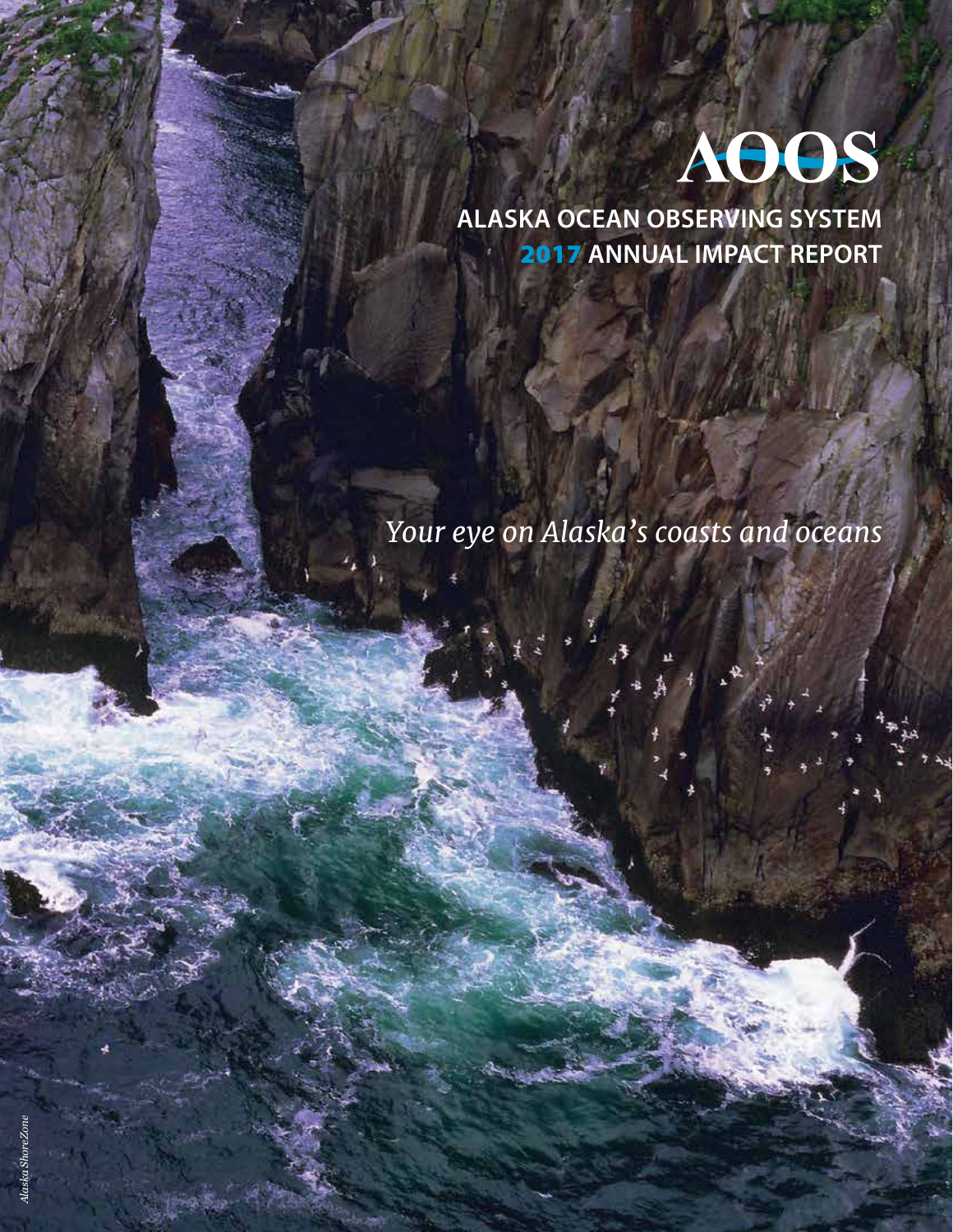# **Letter from Executive Director**

*2017 was an exciting year for AOOS as we continue to develop new partnerships to help Alaskans meet their needs for ocean and coastal information and data products. Many of these are described in this report. Some additional highlights:*

- *• AOOS was officially certified as a Regional Information Coordinating Entity (RICE) in September. This means our program – and our data assembly center – meet federal standards for data gathering and management, and that we operate inclusively and transparently seeking user input to determine our priorities.*
- *• To better serve our users, we had a team of experts review our newly certified data program to provide external advice on how best to position ourselves for continued excellence in the next decade. We greatly appreciated the team's review and recommendations.*



- *• AOOS is expanding its partnership with the National Weather Service to pilot new technologies for measuring water levels that can be used in remote rural Alaska.*
- I was asked by Alaska Governor Bill Walker to serve on his new Climate Action Leadership Team and help *develop new climate actions for Alaska.*
- The Alaska Marine Policy Forum, started by AOOS and Alaska Sea Grant more than 5 years ago, continues to *attract broad participation by Alaskans across the state, as well as our congressional delegation, the governor's office, and state legislators, providing a public forum for sharing information about marine policy, budgets and legislation.*

*We know we couldn't do any of this without the support of our partners who share our commitment to bringing the best science and information to Alaskans making decisions about how best to use and manage our resources.*

*Sincerely,*

Welly McCamme

*Molly McCammon*



AOOS is your eye on Alaska's coasts and oceans providing a cutting edge data portal of ocean information visualizations. We bring experts from industry, research, and resource management together to identify stakeholder needs and leverage support to fill critical gaps in monitoring and observing our ocean and coast environments. Our work in Alaska increases maritime safety, promotes the economy, and safeguards our environment.



AOOS is one of 11 regional associations that comprise the regional component of the Integrated Ocean Observing System (US IOOS). IOOS is a national-regional partnership working to provide new tools and forecasts to improve safety, enhance the economy, and protect our environment.



The IOOS Association is a non-profit that supports US IOOS to provide quality and timely information about our oceans, coasts and Great Lakes. The Association works with the 11 IOOS Regional Associations and federal partners to advocate for and enhance a national network that meets the needs of marine users nationwide. AOOS Executive Director Molly McCammon serves as the IOOS Chair of the Public Policy Committee.

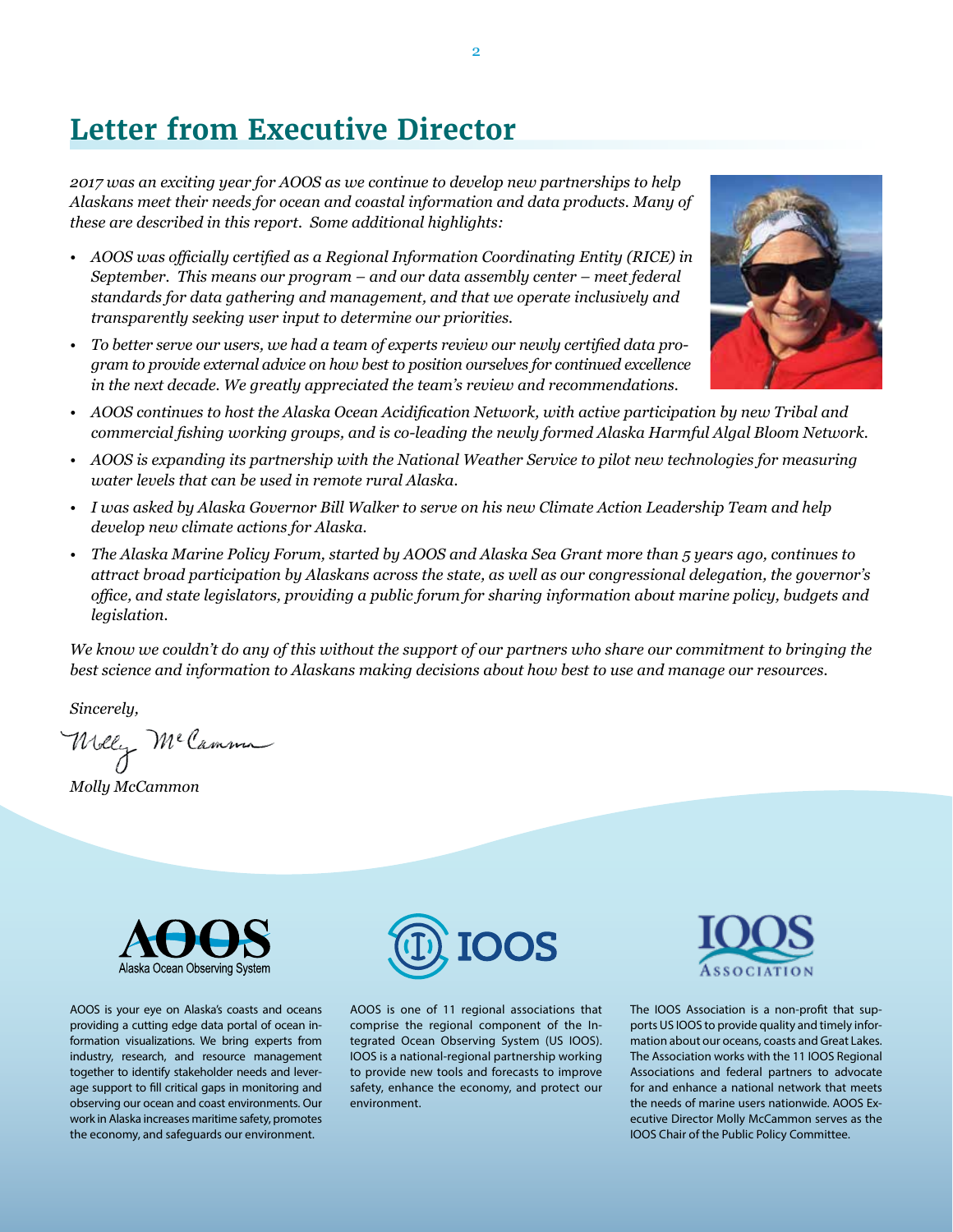# **Supporting Key Observations**

## **Monitoring Ecosystem Change for Fishermen**

A new marine ecosystem observatory is being built in the northern Gulf of Alaska (GOA) with primary support from AOOS and the M.J. Murdock Charitable Trust. Year-round autonomous measurements (some in real-time) will include physical, biological, chemical and marine mammal datasets providing unprecedented views into the relationships between major ecosystem components and long-term change. This project will monitor changes to the shelf's nutrient and carbon cycles, and how changing wind, waves, and currents affect the regional oceanography and biology. A similar AOOS-supported observatory has operated in the Chukchi Sea since 2014.

## **Providing Information for Industry**

Alaska commercial shellfish growers and fishermen concerned about possible impacts of ocean acidification (OA) on their businesses are getting data from projects supported by AOOS to help plan for and adapt to these changing ocean conditions. Four shore-based stations and four offshore



**Monitoring station onboard the M/V**  *Columbia***.**

buoys are monitoring OA conditions in the Gulf of Alaska, Bering and Chukchi Seas. In 2017 an underway surface seawater monitoring system became operational onboard the M/V *Columbia*, Alaska Marine Highway System's largest ferry running a weekly 1,854-mile round-trip route between Bellingham, Washington and Skagway, Alaska. The ferry data collection is part of an international effort that began in 2014 to understand the variability and impact of OA along the British Columbia and Alaska coasts.



### **Increasing Maritime Safety**

Lower Cook Inlet mariners have come to rely on a wave buoy first deployed by AOOS in the spring of 2011 with support from the Army Corps of Engineers' Coastal Data Information Program (CDIP). The buoy is a key component of AOOS' initiative to improve navigation safety in Cook Inlet to meet the needs of the inlet's many users.

A similar CDIP wave buoy, which will also measure currents, will be deployed outside the Port of Nome in summer 2018.

*"This data provides every mariner, commercial, sport charter and private sport vessel operator the opportunity to determine what the sea conditions are before venturing out into these waters."*

 $\sim$  Captain Bob Ward of Homer



**Redeployment of the Lower Cook Inlet buoy by AOOS partners.**

3

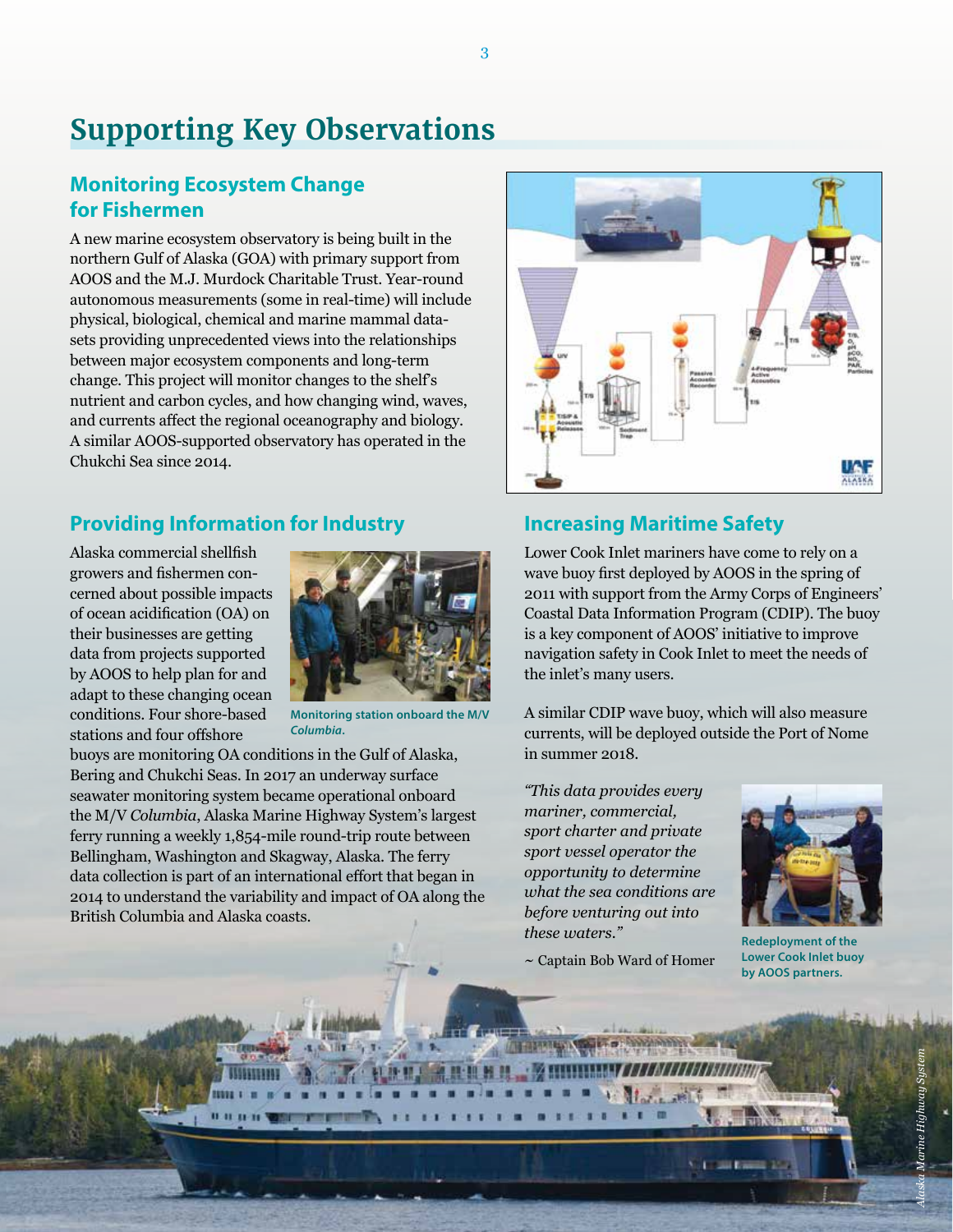# **Turning Data Into Information**

## **Providing Information to Industry**

Stakeholders who work in shipping or oil and gas industries, serve with the US Coast Guard, or research Arctic ecosystems can view current and historical sea ice data off the northern coast of Alaska using the Historical Sea Ice Atlas. This project supported by AOOS shows "snapshots" of ice conditions in time based on historical shipping logs and other observations providing a 160-year trend in arctic sea ice cover and extent. The historical data are qualitative, therefore the atlas is not designed for forecasting or prediction.

**The Historical Sea Ice Atlas aggregates a wide variety of sea ice observations and measurements, from whaling ship logbooks from 1850 to near real-time passive microwave satellite data in the present. Here the sea ice extent for western Alaska is illustrated for January 15, 1910 (left) and January 15, 2017 (right) showing a dramatic decrease in mid-winter sea ice extent experienced today.**

## **Protecting Vital Marine Resources**

A new community impacts decision support tool is being developed by AOOS in collaboration with Axiom Data Science and Stephen R. Braund and Associates that will help local, state and federal government planning and regulatory agencies, as well as Tribes, better understand the potential impacts from offshore oil and gas operations on Alaska Native communities. The tool will use long term data sets describing subsistence use patterns, marine vessel traffic, oil spill trajectory modeling, subsistence species distribution, and ocean and coastal circulation in the Beaufort Sea.



## **Making Navigation Safer**

Since resources to survey Alaska waters and update navigational charts are limited, using new tools to help prioritize where to focus these efforts will lead to safer navigation for mariners along the western and northern coasts of Alaska. Major sea floor features have caused hazardous navigation with several recent groundings due to old – and inaccurate – navigational charts. A project lead by AOOS is using historical vessel tracking information to help prioritize where modern hydrographic surveys should be made. The data products developed will be used by the NOAA Office of Coast Survey (OCS) Hydrographic Health Model to identify the critical areas for these surveys. A web-based user tool is also being developed that will allow other stakeholders to interactively work with this information for resource management, maritime safety, and route planning activities.

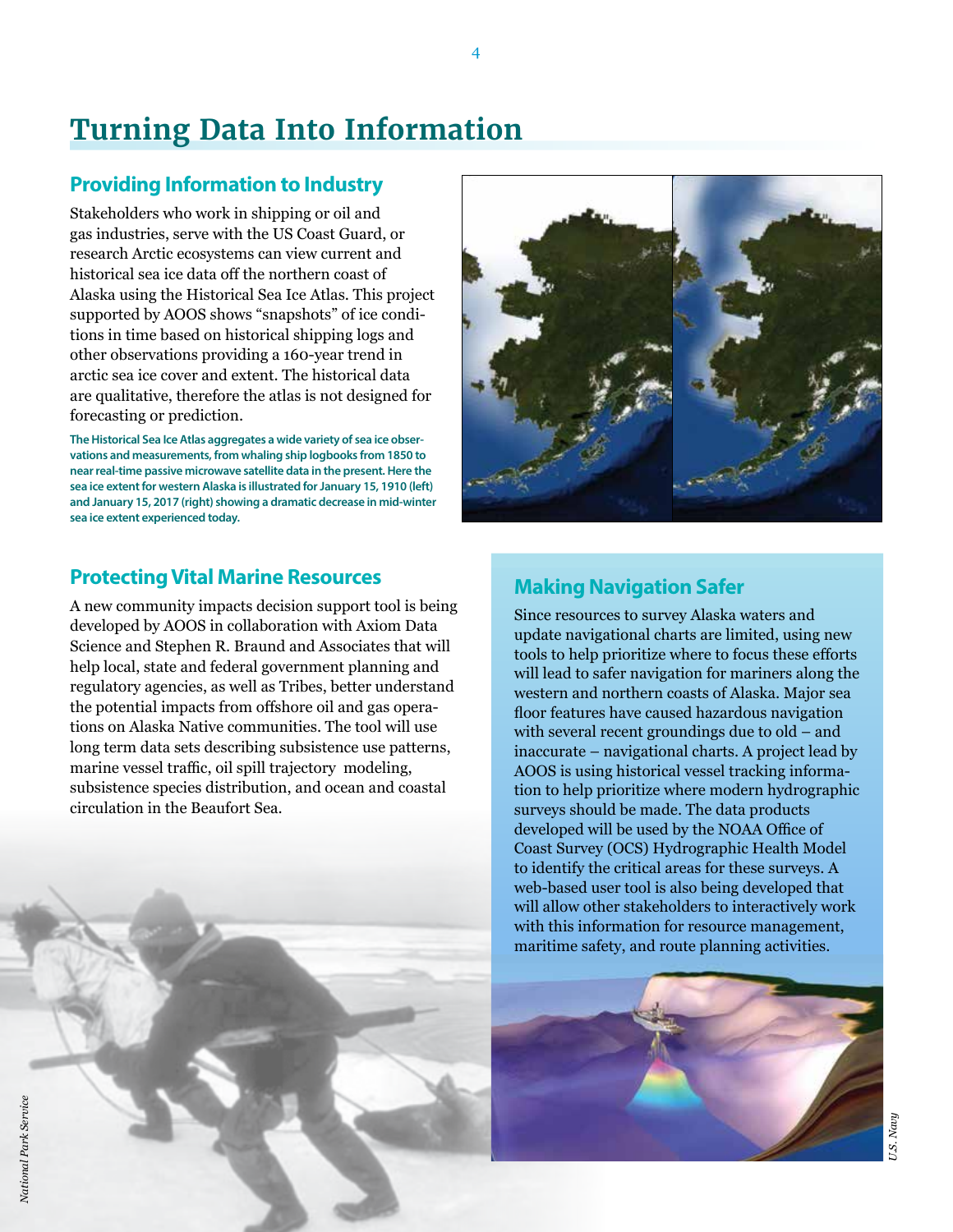# **Fostering Collaborations**

## **Leveraging Resources to Respond to Coastal Hazards**

AOOS is working to fill water level data gaps and provide accurate real-time water level monitoring through innovative and unique collaborations with ASTRA, a private company, and UNAVCO, a private research organization. Storm surge issues are pervasive along Alaska's western coastline, yet water level information is sparse in this region. ASTRA manufactures GPS receivers used for space weather research and UNAVCO uses commercially available GPS/GNSS receivers to measure ground movements for seismic research. This same GPS technology can be used to collect high quality water level data. Through these partnerships and following testing in 2017, AOOS has three planned installations in 2018 in remote, unmonitored regions of Alaska.



**A UNAVCO GPS/GNSS installation on the Aleutian Chain.**

## **Networking for the Environment**

Alaskans now have a network of diverse coastal stakeholders addressing human and wildlife health risks from toxic algal blooms. The Alaska Harmful Algal Bloom (HAB) Network was launched in 2017 by co-facilitators AOOS and Alaska Sea Grant to provide a statewide approach to HAB awareness, research, monitoring and response in Alaska. The network's website provides visitors with information, resources and a data portal tool for recreational harvesters of shellfish that provides advisories on shellfish and phytoplankton observations in several areas of the state.



## **Strengthening Coastal Resiliency**

Remote coastal communities in Alaska are getting color-indexed elevation maps to help them plan for coastal flood events through a project partnership between AOOS, Alaska Department of Natural Resources, and the National Weather Service - Alaska Region. This collaborative partnership was developed through the Water Levels Working Group initiated by AOOS to address the lack of water level instruments in western Alaska.



**The color-Indexed Community Elevation Map for Shishmaref, Alaska.**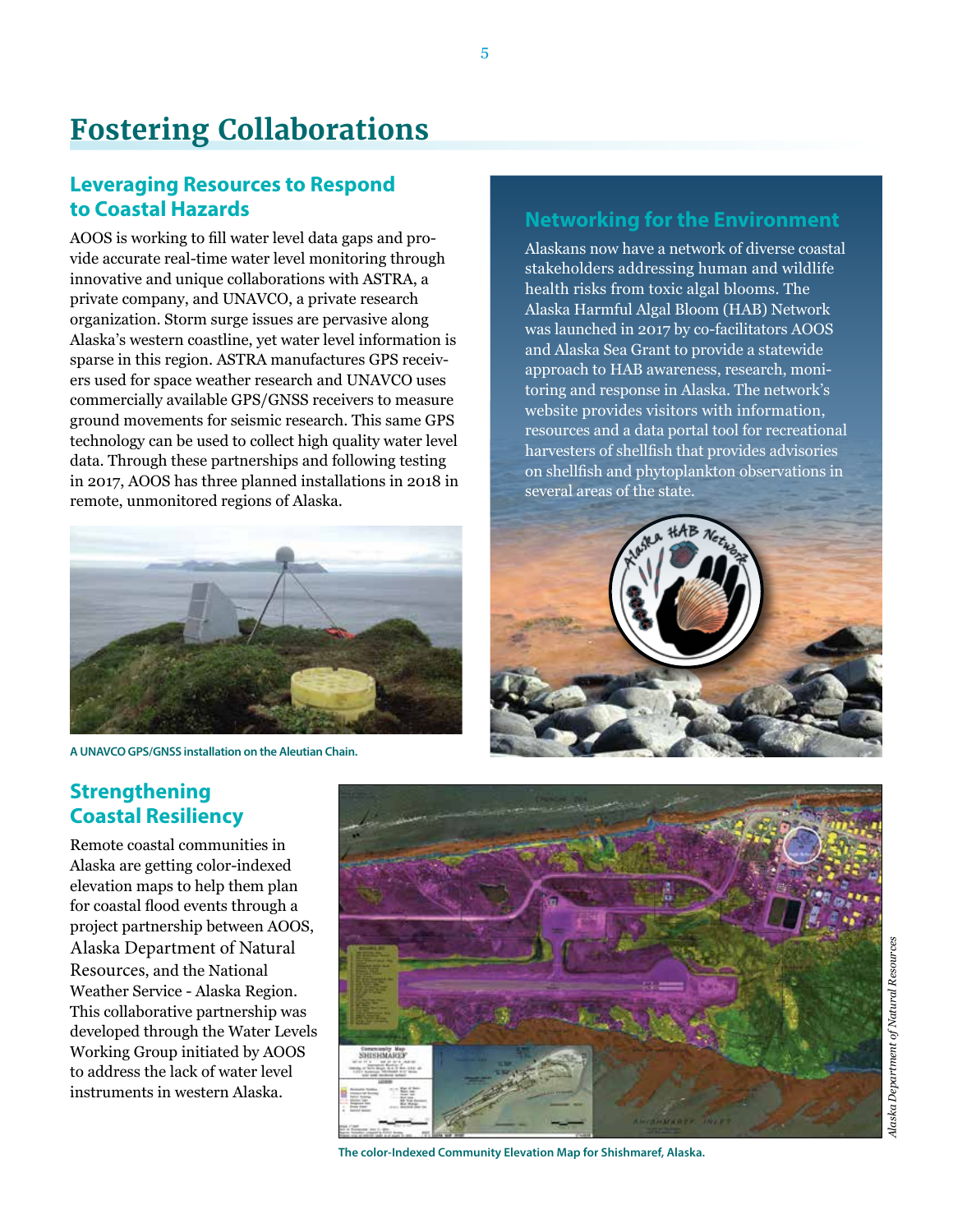## **AOOS by the Numbers**

## A L A S K A C O M M E R C I A L F I S H E R I E S L A N D I N G S



1850 EARLIEST DATA ON SEA ICE OBSERVATIONS SERVED ON THE AOOS DATA PORTAL

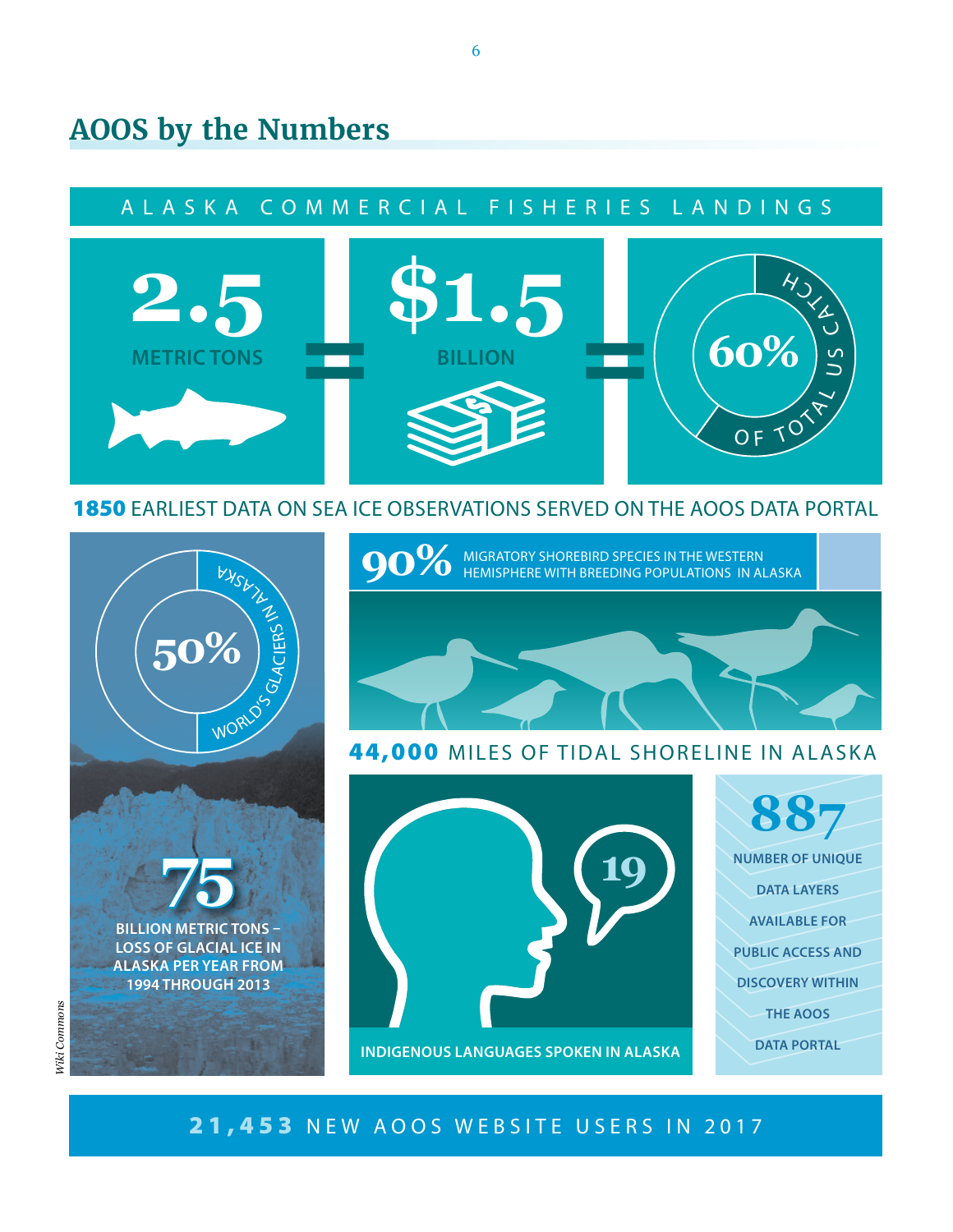## **Financials**

AOOS leverages every \$1 spent supporting observations by another \$3-4 (on average).

### **Income by Source**

● IOOS ● Other NOAA and Federal **C** Exxon Valdez Oil Spill Trustee Council ● Non-profits ● Tribes and Local Government Total: **\$3,742,207**

### **Expenses by Subsystem**

**• Program Management • Data Management C** Observations and Modeling **O** Outreach, Coordination and Facilitation

## **AOOS Members**

### **State Agencies**

- Alaska Department of Environmental Conservation
- Alaska Department of Fish and Game
- Alaska Department of Natural Resources

### **Federal Agencies**

- Bureau of Ocean Energy and Management
- NOAA
- U.S. Coast Guard
- U.S. Geological Survey

### **State/Federal Agencies**

• Alaska Sea Grant

### **Research Entities**

- Alaska SeaLife Center
- NOAA Alaska Fisheries Science Center
- North Pacific Research Board
- Prince William Sound Science Center / Oil Spill Recovery Institute
- University of Alaska
- U.S. Arctic Research Commission

### **Industry**

- North Pacific Fishery Management Council
- Marine Exchange of Alaska
- Hilcorp Alaska

### **Non-Governmental Organizations**

• World Wildlife Fund

### **Tribal**

• Indigenous Peoples Council on Marine Mammals

#### **AOOS Board Officers**

- Chair: Katrina Hoffman, Prince William Sound Science Center / Oil Spill Recovery Institute
- Vice Chair: Ed Page, Marine Exchange of Alaska
- Secretary: Cheryl Rosa, U.S. Arctic Research Commission
- Treasurer: James Kendall, Bureau of Ocean Energy and Management

### **AOOS Staff**

- Molly McCammon, Executive Director
- Carol Janzen, Director of Operations and Development
- Holly Kent, Director of Administration and Outreach
- Darcy Dugan, Director of Alaska Ocean Acidification Network